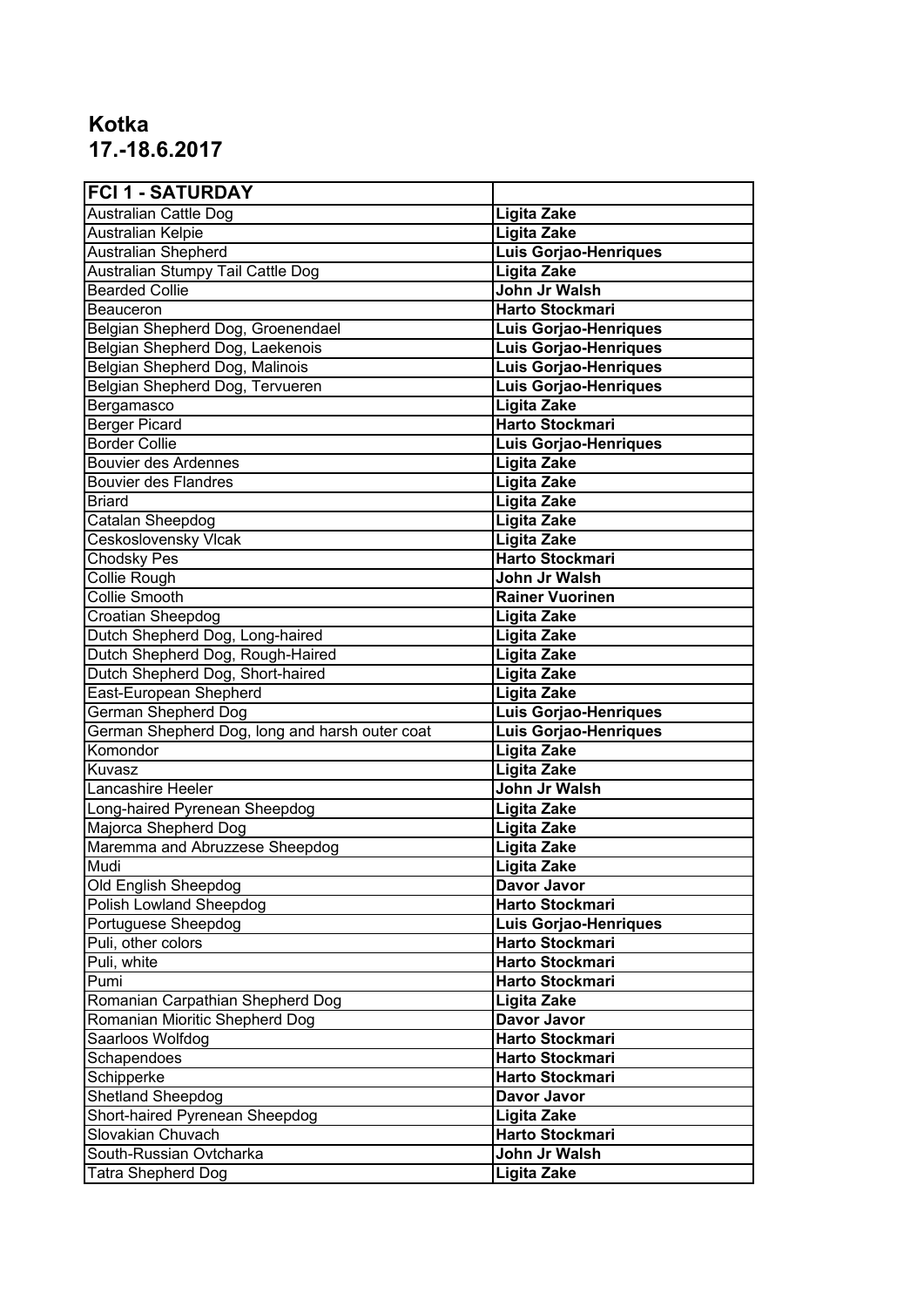| Welsh Corgi Cardigan                  | <b>Colm Hastings</b>         |
|---------------------------------------|------------------------------|
| <b>Welsh Corgi Pembroke</b>           | <b>Colm Hastings</b>         |
| <b>White Swiss Shepherd Dog</b>       | <b>Luis Gorjao-Henriques</b> |
|                                       |                              |
| $\overline{FCI}$ 2                    |                              |
| Affenpinscher                         | <b>Steven H Seymour</b>      |
| Aidi                                  | <b>Ville Meronen</b>         |
| Alentejo Mastiff                      | <b>Colm Hastings</b>         |
| <b>Anatolian Shepherd Dog</b>         | <b>Colm Hastings</b>         |
| <b>Appenzell Cattle Dog</b>           | <b>Colm Hastings</b>         |
| <b>Austrian Pinscher</b>              | <b>Ville Meronen</b>         |
| Bernese Mountain Dog                  | Anita Foley-Duggan           |
| <b>Black Russian Terrier</b>          | <b>Colm Hastings</b>         |
| Boxer                                 | <b>Colm Hastings</b>         |
| lBroholmer                            | <b>Colm Hastings</b>         |
| <b>Bulldog</b>                        | <b>Ligita Zake</b>           |
| <b>Bullmastiff</b>                    | <b>Colm Hastings</b>         |
| Cao de Castro Laboreiro               | <b>Ville Meronen</b>         |
| Cao Fila de Sao Miguel                | <b>Ville Meronen</b>         |
| Caucasian Ovtcharka                   | <b>Colm Hastings</b>         |
| Central Asian Ovtcharka               | <b>Colm Hastings</b>         |
| Ciobanesc Romanesc de Bucovina        | <b>Colm Hastings</b>         |
| Danish-Swedish Farmdog                | Anita Foley-Duggan           |
| Dobermann                             | <b>Colm Hastings</b>         |
| Dogo Argentino                        | <b>Colm Hastings</b>         |
| Dogo Canario                          | <b>Colm Hastings</b>         |
| Dogue de Bordeaux                     | <b>Colm Hastings</b>         |
| Entlebuch Cattle Dog                  | <b>Colm Hastings</b>         |
| Estrela Mountain Dog, Long-haired     | <b>Luis Gorjao-Henriques</b> |
| Estrela Mountain Dog, Short-haired    | <b>Luis Gorjao-Henriques</b> |
| Fila Brasileiro                       | <b>Colm Hastings</b>         |
| German Pinscher                       | <b>Ville Meronen</b>         |
| Giant Schnauzer, black                | <b>Ville Meronen</b>         |
| Giant Schnauzer, pepper and salt      | <b>Ville Meronen</b>         |
| Great Dane, black and harlequin       | John Jr Walsh                |
| Great Dane, blue                      | John Jr Walsh                |
| Great Dane, fawn and brindle          | John Jr Walsh                |
| <b>Great Swiss Cattle Dog</b>         | <b>Colm Hastings</b>         |
| Hollandse Smoushond                   | <b>Ville Meronen</b>         |
| Hovawart                              | <b>Colm Hastings</b>         |
| Italian Cane Corso                    | <b>Colm Hastings</b>         |
| Karst Shepherd Dog                    | <b>Colm Hastings</b>         |
| Landseer                              | <b>Colm Hastings</b>         |
| Leonberger                            | <b>Colm Hastings</b>         |
| Majorca Mastiff                       | <b>Colm Hastings</b>         |
| Mastiff                               | <b>Colm Hastings</b>         |
| Miniature Pinscher                    | <b>Steven H Seymour</b>      |
| Miniature Schnauzer, black            | <b>Ville Meronen</b>         |
| Miniature Schnauzer, black and silver | <b>Ville Meronen</b>         |
| Miniature Schnauzer, pepper and salt  | <b>Ville Meronen</b>         |
| Miniature Schnauzer, white            | <b>Ville Meronen</b>         |
| Napolitan Mastiff                     | <b>Colm Hastings</b>         |
| Newfoundland                          | <b>George Schogol</b>        |
| <b>Pyrenean Mastiff</b>               | <b>Colm Hastings</b>         |
| <b>Pyrenean Mountain Dog</b>          | <b>Colm Hastings</b>         |
| Rottweiler                            | <b>Ville Meronen</b>         |
|                                       |                              |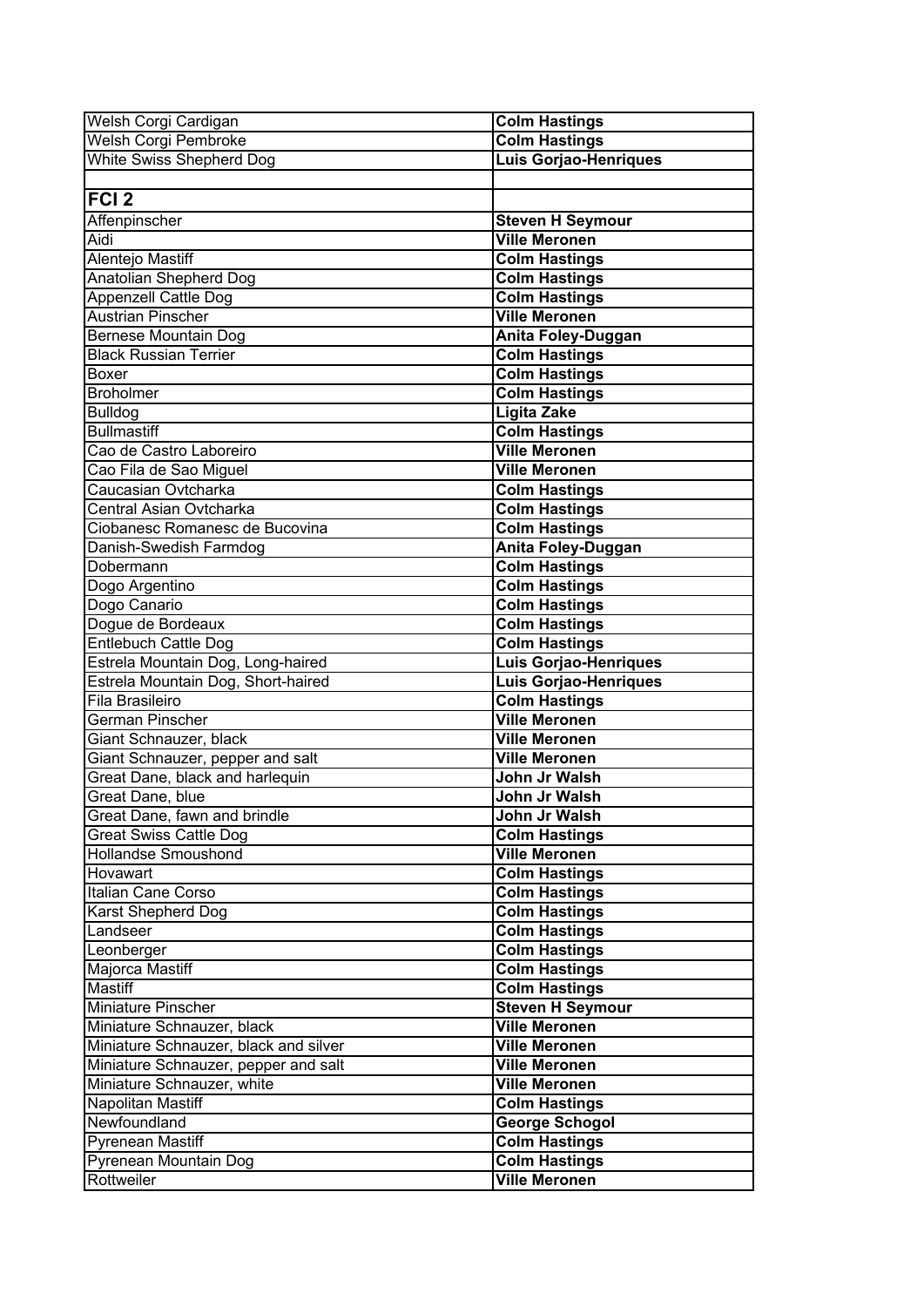| Saint Bernard Dog, Long-haired                                  | Anita Foley-Duggan                               |
|-----------------------------------------------------------------|--------------------------------------------------|
| Saint Bernard Dog, Short-haired                                 | Anita Foley-Duggan                               |
| Sarplaninac                                                     | <b>Colm Hastings</b>                             |
| Schnauzer, black                                                | <b>Ville Meronen</b>                             |
| Schnauzer, pepper & salt                                        | <b>Ville Meronen</b>                             |
| Shar Pei                                                        | <b>Steven H Seymour</b>                          |
| Spanish Mastiff                                                 | <b>Luis Gorjao-Henriques</b>                     |
| <b>Tibetan Mastiff</b>                                          | <b>Colm Hastings</b>                             |
| Tornjak                                                         | <b>Ville Meronen</b>                             |
| Tosa                                                            | <b>Colm Hastings</b>                             |
| Uruguayan Cimarron                                              | <b>Ville Meronen</b>                             |
|                                                                 |                                                  |
| FCI <sub>3</sub>                                                |                                                  |
| Airedale Terrier                                                | Saija Juutilainen                                |
| American Hairless Terrier                                       | <b>Harto Stockmari</b>                           |
| American Staffordshire Terrier                                  | John Jr Walsh                                    |
| American Toy Fox Terrier                                        | John Jr Walsh                                    |
| <b>Australian Silky Terrier</b>                                 | <b>Steven H Seymour</b>                          |
| <b>Australian Terrier</b>                                       | Saija Juutilainen                                |
| <b>Bedlington Terrier</b>                                       | Saija Juutilainen                                |
| <b>Border Terrier</b>                                           | Saija Juutilainen                                |
| <b>Brazilian Terrier</b>                                        | Saija Juutilainen                                |
| <b>Bull Terrier</b>                                             | <b>Steven H Seymour</b>                          |
| <b>Cairn Terrier</b>                                            | <b>Steven H Seymour</b>                          |
| Cesky Terrier                                                   | Saija Juutilainen                                |
| <b>Dandie Dinmont Terrier</b>                                   | <b>Ligita Zake</b>                               |
| <b>English Toy Terrier</b>                                      | <b>Ligita Zake</b>                               |
| Fox Terrier, Smooth-haired                                      | <b>George Schogol</b>                            |
| Fox Terrier, Wire-haired                                        | <b>George Schogol</b>                            |
| <b>German Hunting Terrier</b>                                   | <b>George Schogol</b>                            |
| Irish Glen Of Imaal Terrier                                     | Saija Juutilainen                                |
| <b>Irish Soft Coated Wheaten Terrier</b>                        | John Jr Walsh                                    |
| <b>Irish Terrier</b>                                            | Saija Juutilainen                                |
| <b>Jack Russell Terrier</b>                                     | Luis Gorjao-Henriques                            |
| Japanese Terrier                                                | Saija Juutilainen                                |
| <b>Kerry Blue Terrier</b>                                       | John Jr Walsh                                    |
| <b>Lakeland Terrier</b>                                         | <b>Steven H Seymour</b>                          |
| <b>Manchester Terrier</b>                                       | <b>Steven H Seymour</b>                          |
| Miniature Bull Terrier                                          | <b>George Schogol</b>                            |
| Norfolk Terrier                                                 | <b>George Schogol</b>                            |
| Norwich Terrier                                                 | <b>George Schogol</b>                            |
| <b>Parson Russell Terrier</b>                                   | <b>Luis Gorjao-Henriques</b>                     |
| <b>Rat Terrier</b>                                              | <b>Harto Stockmari</b>                           |
| ratonero bodeguero andaluz<br><b>Scottish Terrier</b>           | <b>George Schogol</b>                            |
|                                                                 | <b>Luis Gorjao-Henriques</b>                     |
| Sealyham Terrier<br><b>Skye Terrier</b>                         | <b>Steven H Seymour</b>                          |
|                                                                 | <b>Steven H Seymour</b>                          |
| <b>Staffordshire Bull Terrier</b><br><b>Tenterfield Terrier</b> | <b>George Schogol</b>                            |
| <b>Welsh Terrier</b>                                            | <b>George Schogol</b><br><b>Steven H Seymour</b> |
| West Highland White Terrier                                     | <b>Ligita Zake</b>                               |
| <b>Yorkshire Terrier</b>                                        | <b>Steven H Seymour</b>                          |
|                                                                 |                                                  |
| <b>FCI 4 - SATURDAY</b>                                         |                                                  |
|                                                                 |                                                  |
| Dachshund, Miniature Long-haired                                | Jadranka Mijatovic                               |
| Dachshund, Miniature Smooth-haired                              | Jadranka Mijatovic                               |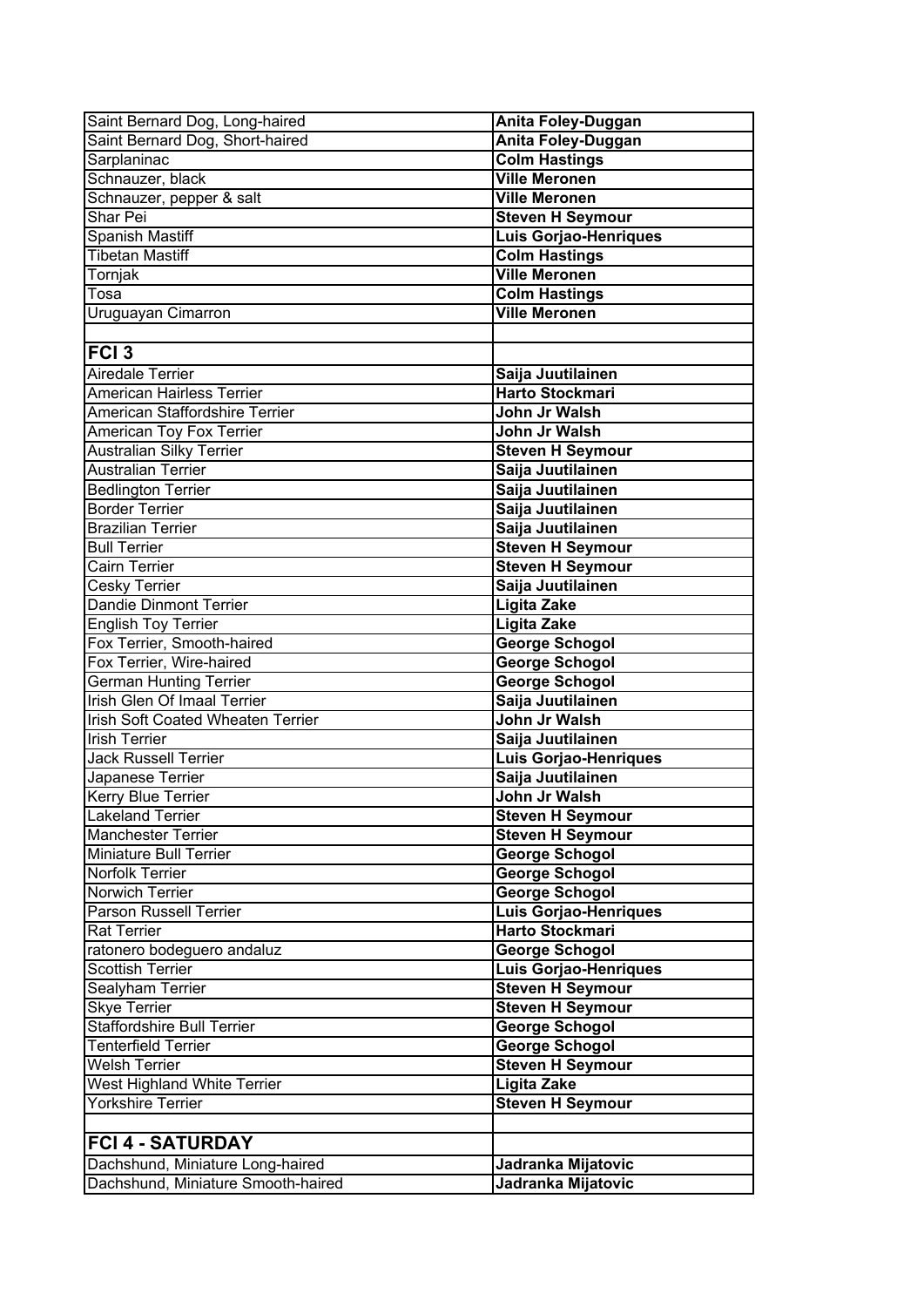| Dachshund, Miniature Wire-haired                          | Jadranka Mijatovic                       |
|-----------------------------------------------------------|------------------------------------------|
| Dachshund, Standard Long-haired                           | Jadranka Mijatovic                       |
| Dachshund, Standard Smooth-haired                         | Jadranka Mijatovic                       |
| Dachshund, Standard Wire-haired                           | Jadranka Mijatovic                       |
| Rabbit Dachshund, Long-haired                             | Jadranka Mijatovic                       |
| Rabbit Dachshund, Smooth-haired                           | Jadranka Mijatovic                       |
| Rabbit Dachshund, Wire-haired                             | Jadranka Mijatovic                       |
|                                                           |                                          |
| FCI <sub>5</sub>                                          |                                          |
| Akita                                                     | Erika Häkkinen                           |
| Alaskan Malamute                                          | Erika Häkkinen                           |
| American Akita                                            | Erika Häkkinen                           |
| American Eskimo Dog                                       | Erika Häkkinen                           |
| Basenji                                                   | Perttu Ståhlberg                         |
| Canaan Dog                                                | Jadranka Mijatovic                       |
| <b>Chow Chow</b>                                          | Perttu Ståhlberg                         |
| Cirneco dell'Etna                                         | Jadranka Mijatovic                       |
| Danish Spitz                                              | <b>Harto Stockmari</b>                   |
| East-Siberian Laika                                       | <b>Harto Stockmari</b>                   |
| Eurasier                                                  | Erika Häkkinen                           |
| Finnish Lapphund                                          | <b>Rainer Vuorinen</b>                   |
| <b>Finnish Spitz</b>                                      | <b>Rainer Vuorinen</b>                   |
| <b>Greenland Dog</b>                                      | Jadranka Mijatovic                       |
| Grossspitz (Giant Spitz), black and brown                 | Jadranka Mijatovic                       |
| Grossspitz (Giant Spitz), white                           | Jadranka Mijatovic                       |
| Hokkaido                                                  | Jadranka Mijatovic                       |
| <b>Hälleforshund</b>                                      | <b>Harto Stockmari</b>                   |
| Ibizan Hound, Rough-haired                                | Jadranka Mijatovic                       |
| Ibizan Hound, Smooth-haired                               | Jadranka Mijatovic                       |
| Iceland Sheepdog                                          | Jadranka Mijatovic                       |
| Japanese Spitz                                            | Jadranka Mijatovic                       |
| Kai                                                       | Jadranka Mijatovic                       |
| Karelian Bear Dog                                         | <b>Rainer Vuorinen</b>                   |
| Kishu                                                     | Perttu Ståhlberg                         |
| Kleinspitz (Miniature Spitz), black and brown             | Jadranka Mijatovic                       |
| Kleinspitz (Miniature Spitz), klein, white                | Jadranka Mijatovic                       |
| Kleinspitz (Miniature Spitz), other colours               | Jadranka Mijatovic                       |
| Korea Jindo Dog                                           | Perttu Ståhlberg                         |
| Lapponian Herder                                          | <b>Rainer Vuorinen</b>                   |
| Mexican Hairless Dog Intermediate                         | Jadranka Mijatovic                       |
| Mexican Hairless Dog Miniature                            | Jadranka Mijatovic                       |
| Mexican Hairless Dog Standard                             | Jadranka Mijatovic                       |
| Mittelspitz (Medium size Spitz), black and brown          | Jadranka Mijatovic                       |
| Mittelspitz (Medium size Spitz), other colors             | Jadranka Mijatovic                       |
| Mittelspitz (Medium size Spitz), white<br>Norrbottenspitz | Jadranka Mijatovic<br>Harto Stockmari    |
| Norwegian Buhund                                          | Jadranka Mijatovic                       |
| Norwegian Elkhound, black                                 |                                          |
| Norwegian Elkhound, grey                                  | Jadranka Mijatovic<br>Harto Stockmari    |
| Norwegian Lundehund                                       |                                          |
| Peruvian Hairless Dog Large                               | Jadranka Mijatovic<br>Jadranka Mijatovic |
| Peruvian Hairless Dog Medium-sized                        | Jadranka Mijatovic                       |
| Peruvian Hairless Dog Miniature                           | Jadranka Mijatovic                       |
| Pharaoh Hound                                             | Jadranka Mijatovic                       |
| Podenco Canario                                           | Jadranka Mijatovic                       |
| Podengo Portuguese Smooth-haired Large                    | Perttu Ståhlberg                         |
|                                                           |                                          |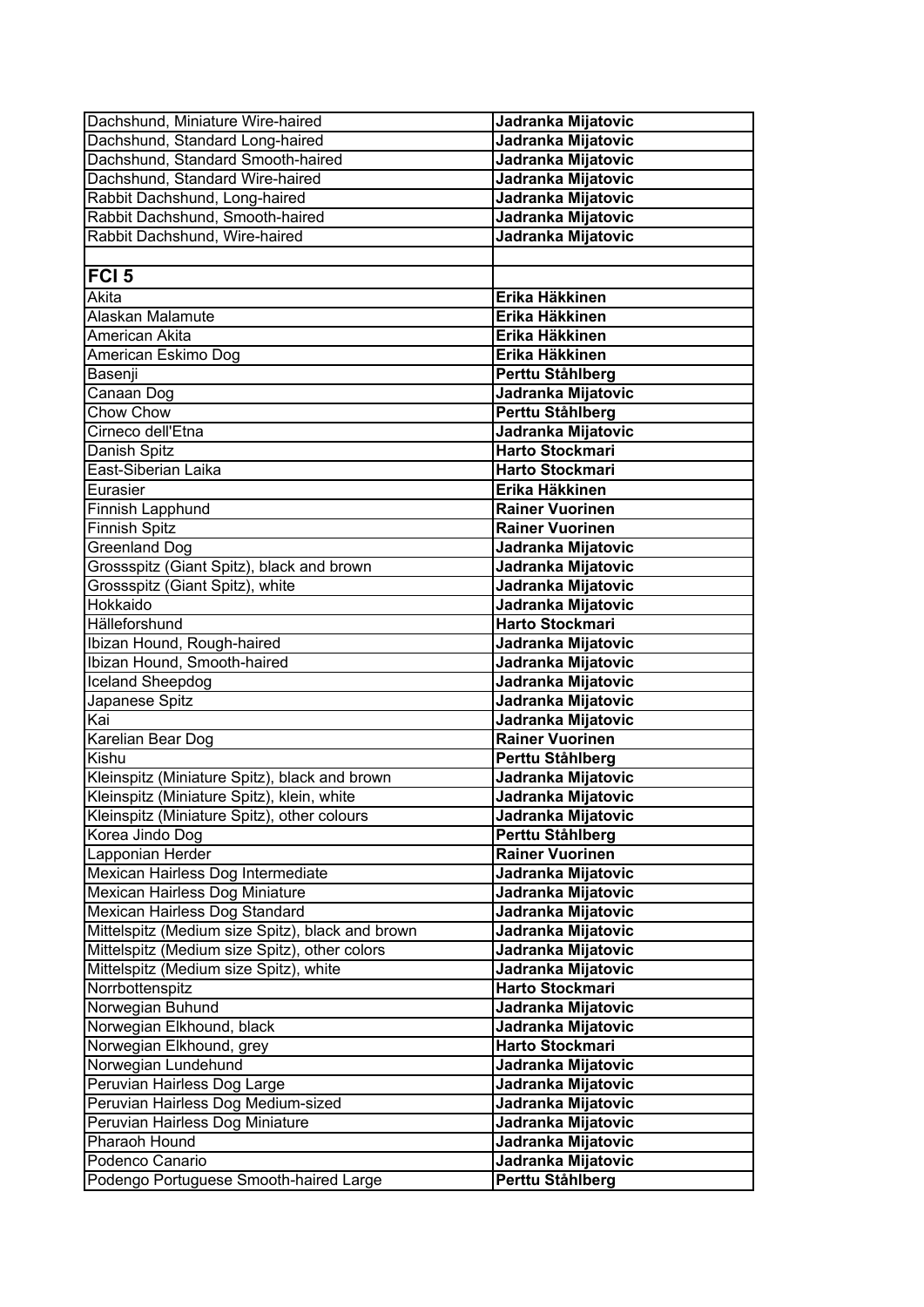| Podengo Portuguese Smooth-haired Medium size | Perttu Ståhlberg       |
|----------------------------------------------|------------------------|
| Podengo Portuguese Smooth-haired Miniature   | Perttu Ståhlberg       |
| Podengo Portuguese Wire-haired Miniature     | Perttu Ståhlberg       |
| Podengo Portuguese, Wire-haired Large        | Perttu Ståhlberg       |
| Podengo Portuguese, Wire-haired Medium size  | Perttu Ståhlberg       |
| Russian-European Laika                       | <b>Harto Stockmari</b> |
| Samoyed                                      | Erika Häkkinen         |
| Shiba                                        | Jadranka Mijatovic     |
| Shikoku                                      | Jadranka Mijatovic     |
| Siberian Husky                               | Erika Häkkinen         |
| <b>Swedish Elkhound</b>                      | <b>Harto Stockmari</b> |
| Swedish Lapphund                             | Harto Stockmari        |
| Swedish Vallhund                             | Jadranka Mijatovic     |
| Swedish White Elkhound                       | <b>Harto Stockmari</b> |
| Taiwan Dog                                   | Erika Häkkinen         |
| Thai Bangkaew Dog                            | Erika Häkkinen         |
| Thai Ridgeback                               | Erika Häkkinen         |
| West-Siberian Laika                          | <b>Harto Stockmari</b> |
| Wolfsspitz (Keeshond)                        | Jadranka Mijatovic     |
| Volpino Italiano                             | Jadranka Mijatovic     |
| Zwergspitz (Pomeranian)                      | <b>Ligita Zake</b>     |
|                                              |                        |
| <b>FCI 6</b>                                 |                        |
| Alpenländische Dachsbracke                   | Anita Foley-Duggan     |
| <b>American Fox Hound</b>                    | Anita Foley-Duggan     |
| Anglo-Francais de Petite Vénerie             | Anita Foley-Duggan     |
| Anglo-Russian Hound                          | Anita Foley-Duggan     |
| Ariegeois                                    | Anita Foley-Duggan     |
| Austrian black and tan Hound                 | Anita Foley-Duggan     |
| <b>Basset Artésien Normand</b>               | Anita Foley-Duggan     |
| Basset Bleu de Gascogne                      | Anita Foley-Duggan     |
| Basset fauve de Bretagne                     | Anita Foley-Duggan     |
| <b>Basset Hound</b>                          | Anita Foley-Duggan     |
| Bavarian Mountain Scenthound                 | Anita Foley-Duggan     |
| Beagle                                       | Anita Foley-Duggan     |
| <b>Beagle Harrier</b>                        | Anita Foley-Duggan     |
| <b>Billy</b>                                 | Anita Foley-Duggan     |
| <b>Black and Tan Coon Hound</b>              | Anita Foley-Duggan     |
| <b>Blood Hound</b>                           | Anita Foley-Duggan     |
| <b>Bluetick Coonhound</b>                    | Anita Foley-Duggan     |
| Bosanski Ostrodlaki Gonic Barak              | Anita Foley-Duggan     |
| <b>Briquet Griffon Vendéen</b>               | Anita Foley-Duggan     |
| Chien d'Artois                               | Anita Foley-Duggan     |
| Coarse-haired Istrian Hound                  | Anita Foley-Duggan     |
| Coarse-haired Italian Hound                  | Anita Foley-Duggan     |
| Dalmatian                                    | Anita Foley-Duggan     |
| Drever                                       | Anita Foley-Duggan     |
| Dunker Hound                                 | Anita Foley-Duggan     |
| <b>English Foxhound</b>                      | Anita Foley-Duggan     |
| <b>Estonian Hound</b>                        | Anita Foley-Duggan     |
| <b>Finnish Hound</b>                         | <b>Rainer Vuorinen</b> |
| Francais Blanc et Noir                       | Anita Foley-Duggan     |
| Francais Blanc et Orange                     | Anita Foley-Duggan     |
| <b>Francais Tricolore</b>                    | Anita Foley-Duggan     |
| German Hound                                 | Anita Foley-Duggan     |
| Gonczy Polski                                | Anita Foley-Duggan     |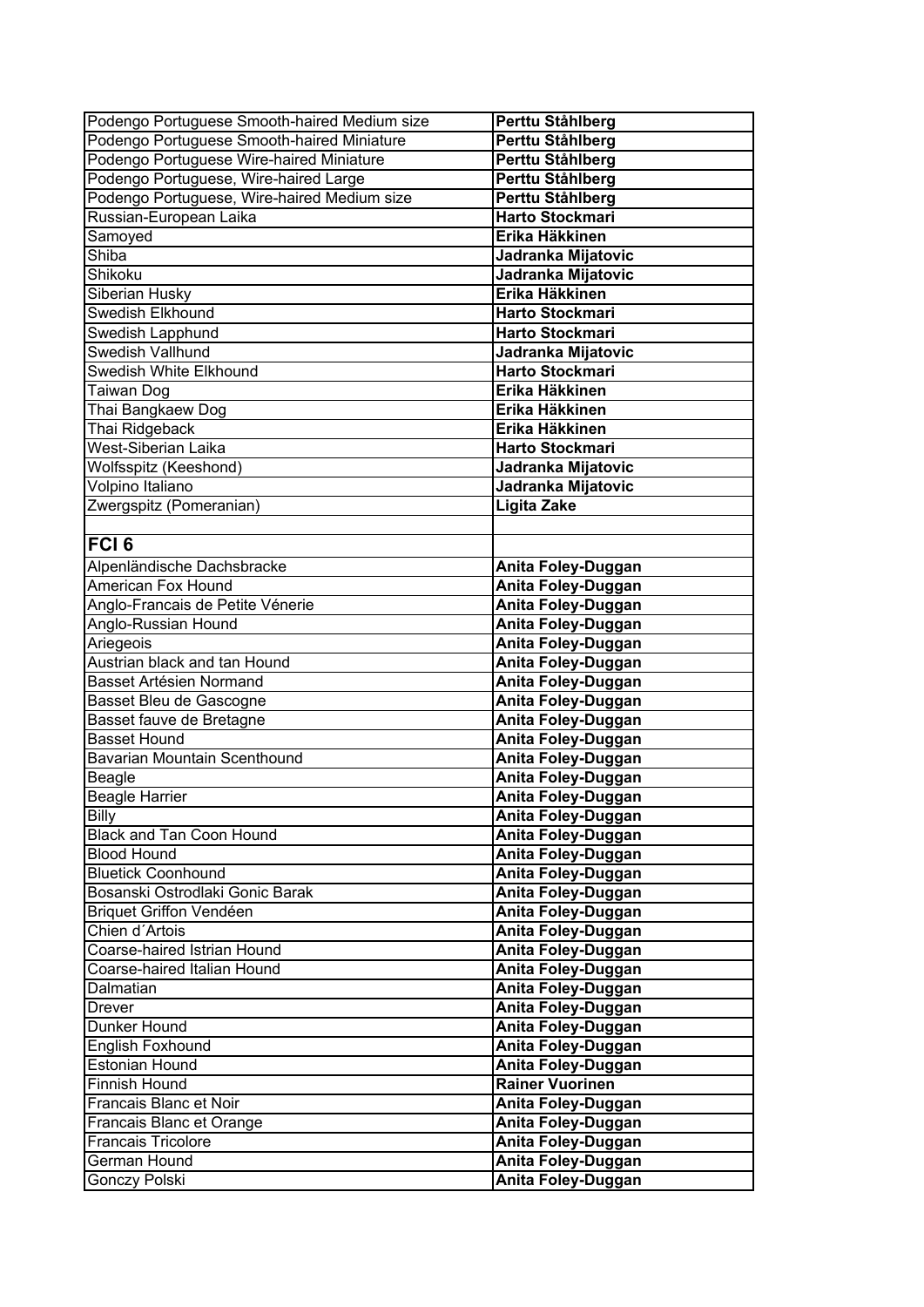| <b>Gotland Hound</b>                   | Anita Foley-Duggan        |
|----------------------------------------|---------------------------|
| Grand Anglo-Francais Blanc et Noir     | Anita Foley-Duggan        |
| Grand Anglo-Francais Blanc et Orange   | Anita Foley-Duggan        |
| <b>Grand Anglo-Francais Tricolore</b>  | Anita Foley-Duggan        |
| <b>Grand Basset Griffon Vendéen</b>    | Anita Foley-Duggan        |
| Grand Bleu de Gascogne                 | Anita Foley-Duggan        |
| <b>Grand Gascon Saintongeois</b>       | Anita Foley-Duggan        |
| <b>Grand Griffon Vendéen</b>           | <b>Anita Foley-Duggan</b> |
| Griffon Bleu de Gascogne               | <b>Anita Foley-Duggan</b> |
| Griffon Fauve de Bretagne              | <b>Anita Foley-Duggan</b> |
| <b>Griffon Nivernais</b>               | Anita Foley-Duggan        |
| <b>Halden Hound</b>                    | <b>Anita Foley-Duggan</b> |
| <b>Hamilton Hound</b>                  | Anita Foley-Duggan        |
| Hanoverian Scenthound                  | Anita Foley-Duggan        |
| Harrier                                | Anita Foley-Duggan        |
| <b>Hellenic Hound</b>                  | Anita Foley-Duggan        |
| <b>Hygen Hound</b>                     | Anita Foley-Duggan        |
| Kopo                                   | Anita Foley-Duggan        |
| Montenegrin Mountain Hound             | Anita Foley-Duggan        |
| Otterhound                             | Anita Foley-Duggan        |
| Petit Basset Griffon Vendéen           | Anita Foley-Duggan        |
| Petit Bleu de Gascogne                 | Anita Foley-Duggan        |
| Petit Gascon Saintongeois              | Anita Foley-Duggan        |
| Plott                                  | Anita Foley-Duggan        |
| Poitevin                               | Anita Foley-Duggan        |
| Polish Hound                           | Anita Foley-Duggan        |
| Porcelaine                             | Anita Foley-Duggan        |
| Posavski Gonic                         | Anita Foley-Duggan        |
| Rhodesian Ridgeback                    | Perttu Ståhlberg          |
| Russian Hound                          | Anita Foley-Duggan        |
| <b>Schiller Hound</b>                  | Anita Foley-Duggan        |
| Serbian Hound                          | <b>Anita Foley-Duggan</b> |
| Serbian Tricolour Hound                | Anita Foley-Duggan        |
| Short-haired Istrian Hound             | Anita Foley-Duggan        |
| Short-haired Italian Hound             | Anita Foley-Duggan        |
| Slovakian Hound                        | Anita Foley-Duggan        |
| Small Swiss Hound, Small Bernese Hound | Anita Foley-Duggan        |
| Small Swiss Hounds Small Lucerne Hound | Anita Foley-Duggan        |
| Small Swiss Hounds, Small Jura Hound   | Anita Foley-Duggan        |
| Small Swiss Hounds, Small Schwyz Hound | Anita Foley-Duggan        |
| Småland Hound                          | Anita Foley-Duggan        |
| Spanish Hound                          | Anita Foley-Duggan        |
| Steirische Rauhhaarbracke              | Anita Foley-Duggan        |
| Swiss Hound, Bernese Hound             | Anita Foley-Duggan        |
| Swiss Hound, Jura Hound                | Anita Foley-Duggan        |
| Swiss Hound, Lucerne Hound             | Anita Foley-Duggan        |
| Swiss Hound, Schwyz Hound              | Anita Foley-Duggan        |
| <b>Tiroler Bracke</b>                  | Anita Foley-Duggan        |
| Westfälische Dachsbracke               | Anita Foley-Duggan        |
|                                        |                           |
| <b>FCI 7</b>                           |                           |
| <b>Blue Picardy Spaniel</b>            | Davor Javor               |
| <b>Bracco Italiano</b>                 | Davor Javor               |
| Braque d'Auvergne                      | Davor Javor               |
| Braque de l'Ariege                     | Davor Javor               |
| Braque du Bourbonnais                  | Davor Javor               |
|                                        |                           |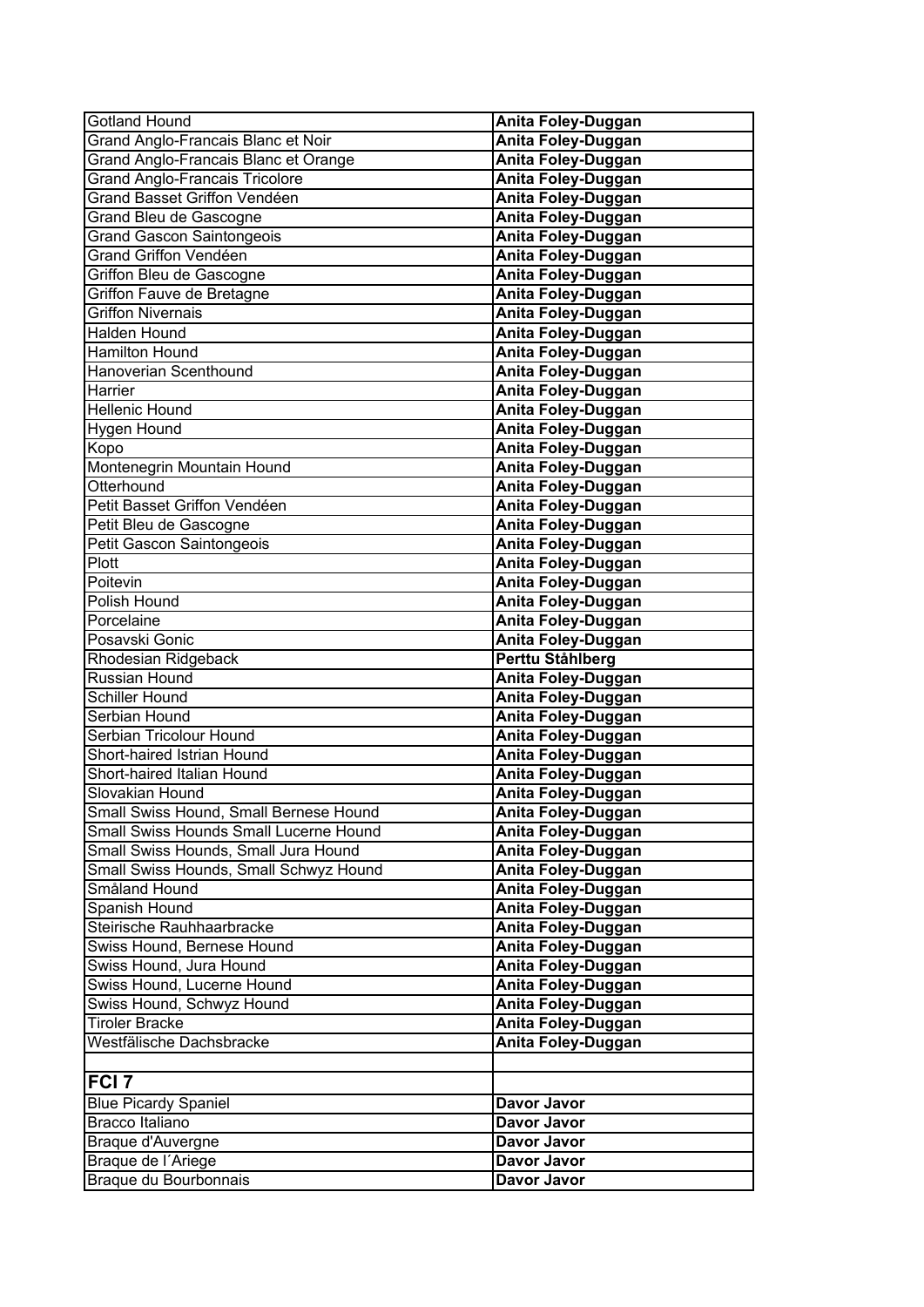| Braque Francais, type Gascogne           | Davor Javor                  |
|------------------------------------------|------------------------------|
| Braque Francais, type Pyrenees           | Davor Javor                  |
| <b>Braque Saint-Germain</b>              | Davor Javor                  |
| <b>Brittany</b>                          | Davor Javor                  |
| <b>Burgos Pointing Dog</b>               | Davor Javor                  |
| <b>Cesky Fousek</b>                      | Davor Javor                  |
| Deutsch Stichelhaar                      | Davor Javor                  |
| <b>English Pointer</b>                   | Davor Javor                  |
| English Setter                           | Davor Javor                  |
| <b>French Spaniel</b>                    | Davor Javor                  |
| French Wire-haired Korthals Pointing Dog | Davor Javor                  |
| <b>Gordon Setter</b>                     | Davor Javor                  |
| Hungarian Vizsla Short-haired            | Davor Javor                  |
| Hungarian Vizsla Wire-haired             | Davor Javor                  |
| <b>Irish Red and White Setter</b>        | Davor Javor                  |
| <b>Irish Red Setter</b>                  | Davor Javor                  |
| Large Münsterländer                      | Davor Javor                  |
| Long-haired German Pointer               | Davor Javor                  |
| Old Danish Pointer                       | Davor Javor                  |
| Partridge Dog                            | Davor Javor                  |
| <b>Picardy Spaniel</b>                   | Davor Javor                  |
| Portuguese Pointing Dog                  | Davor Javor                  |
| Pudelpointer                             | Davor Javor                  |
| <b>Short-haired German Pointer</b>       | Davor Javor                  |
| Slovakian Wire-haired Pointing Dog       | Davor Javor                  |
| Small Münsterländer                      | Davor Javor                  |
| Spaniel de Pont-Audemer                  | Davor Javor                  |
| Spinone Italiano                         | Davor Javor                  |
| Stabyhoun                                | Davor Javor                  |
| Weimaraner Long-haired                   | Davor Javor                  |
| <b>Weimaraner Short-haired</b>           | Davor Javor                  |
| <b>Wire-haired German Pointer</b>        | Davor Javor                  |
|                                          |                              |
| <b>FCI 8 - SATURDAY</b>                  |                              |
| American Cocker Spaniel                  | Harto Stockmari              |
| American Water Spaniel                   | Perttu Ståhlberg             |
| <b>Barbet</b>                            | Perttu Ståhlberg             |
| Chesapeake Bay Retriever                 | <b>George Schogol</b>        |
| Clumber Spaniel                          | Perttu Ståhlberg             |
| <b>Cocker Spaniel</b>                    | <b>George Schogol</b>        |
| <b>Curly Coated Retriever</b>            | <b>George Schogol</b>        |
| English Springer Spaniel                 | George Schogol               |
| <b>Field Spaniel</b>                     | <b>George Schogol</b>        |
| <b>Flat Coated Retriever</b>             | <b>Ligita Zake</b>           |
| Frisian Water Dog                        | Perttu Ståhlberg             |
| German Spaniel                           | Perttu Ståhlberg             |
| Golden Retriever                         | <b>Colm Hastings</b>         |
| <b>Irish Water Spaniel</b>               | Perttu Ståhlberg             |
| Labrador Retriever                       | Perttu Ståhlberg             |
| Lagotto Romagnolo                        | Ligita Zake                  |
| Nederlandse Kooikerhondje                | Perttu Ståhlberg             |
| Nova Scotia Duck Tolling Retriever       | Perttu Ståhlberg             |
| Portuguese Water Dog                     | <b>Luis Gorjao-Henriques</b> |
| Spanish Waterdog                         | <b>George Schogol</b>        |
| <b>Sussex Spaniel</b>                    | Perttu Ståhlberg             |
| <b>Welsh Springer Spaniel</b>            | <b>Ligita Zake</b>           |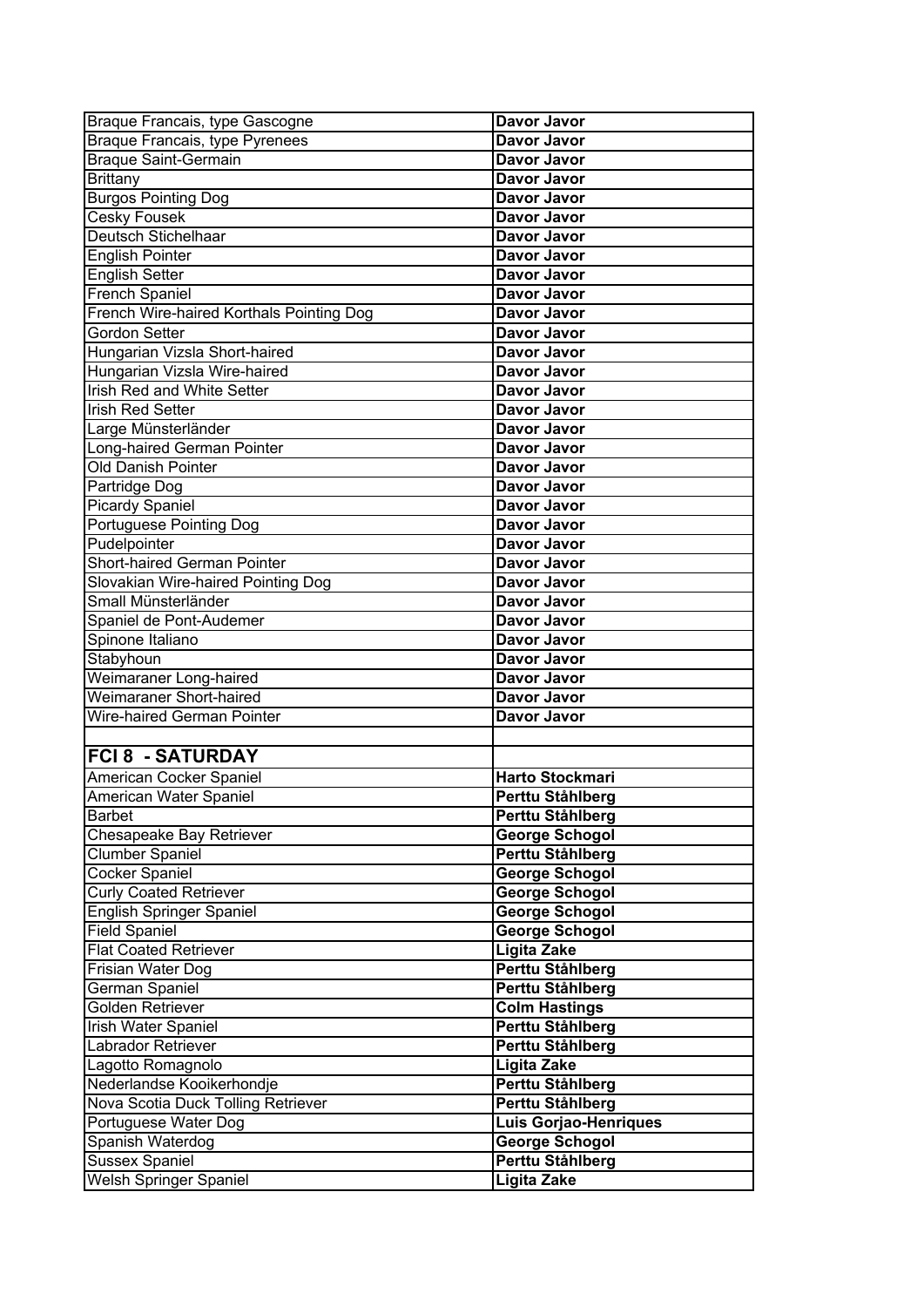| <b>FCI 9 - SATURDAY</b>                    |                           |
|--------------------------------------------|---------------------------|
| <b>Bichon Frisé</b>                        | <b>Ligita Zake</b>        |
| <b>Bichon Havanais</b>                     | <b>Rainer Vuorinen</b>    |
| Bolognese                                  | Ligita Zake               |
| <b>Boston Terrier</b>                      | Saija Juutilainen         |
| <b>Cavalier King Charles Spaniel</b>       | John Jr Walsh             |
| Chihuahua Long-haired                      | Saija Juutilainen         |
| Chihuahua Smooth-haired                    | Saija Juutilainen         |
| Chinese Crested Dog                        | <b>Harto Stockmari</b>    |
| Coton de Tuléar                            | <b>Rainer Vuorinen</b>    |
| French Bulldog                             | <b>Steven H Seymour</b>   |
| <b>Griffon Belge</b>                       | <b>Steven H Seymour</b>   |
| <b>Griffon Bruxellois</b>                  | <b>Steven H Seymour</b>   |
| Japanese Chin                              | <b>Steven H Seymour</b>   |
| <b>King Charles Spaniel</b>                | John Jr Walsh             |
| Kromfohrländer                             | John Jr Walsh             |
| Lhasa Apso                                 | <b>George Schogol</b>     |
| Little Lion Dog                            | Saija Juutilainen         |
| Maltese                                    | George Schogol            |
| Medium Size Poodle, black, brown and white | Anita Foley-Duggan        |
| Medium Size Poodle, grey, apricot and red  | Anita Foley-Duggan        |
| Miniature Poodle, black, brown and white   | Anita Foley-Duggan        |
| Miniature Poodle, grey, apricot and red    | Anita Foley-Duggan        |
| Papillon                                   | <b>Steven H Seymour</b>   |
| Pekingese                                  | John Jr Walsh             |
| Petit Brabancon                            | <b>Steven H Seymour</b>   |
| Phalène                                    | <b>Steven H Seymour</b>   |
| Pražský Krysarík                           | <b>Harto Stockmari</b>    |
| Pug                                        | John Jr Walsh             |
| Russian Toy Long-haired                    | <b>George Schogol</b>     |
| <b>Russian Toy Short-haired</b>            | <b>George Schogol</b>     |
| Russkaja Tsvetnaja Bolonka                 | George Schogol            |
| Shih Tzu                                   | Saija Juutilainen         |
| Standard Poodle, black, brown and white    | <b>Anita Foley-Duggan</b> |
| Standard Poodle, grey, apricot and red     | Anita Foley-Duggan        |
| <b>Tibetan Spaniel</b>                     | Saija Juutilainen         |
| <b>Tibetan Terrier</b>                     | Ligita Zake               |
| <b>Toy Poodle</b>                          | Anita Foley-Duggan        |
|                                            |                           |
| <b>FCI 10 - SATURDAY</b>                   |                           |
| Afghan Hound                               | John Jr Walsh             |
| Azawakh                                    | Davor Javor               |
| <b>Borzoi</b>                              | Anita Foley-Duggan        |
| Deerhound                                  | <b>Harto Stockmari</b>    |
| Greyhound                                  | Anita Foley-Duggan        |
| Hungarian Greyhound                        | Davor Javor               |
| <b>Irish Wolfhound</b>                     | <b>Harto Stockmari</b>    |
| Italian Greyhound                          | Davor Javor               |
| Polish Greyhound                           | <b>Davor Javor</b>        |
| Saluki                                     | <b>Colm Hastings</b>      |
| Sloughi                                    | <b>Davor Javor</b>        |
| Spanish Greyhound                          | Davor Javor               |
| Whippet                                    | <b>Colm Hastings</b>      |
|                                            |                           |